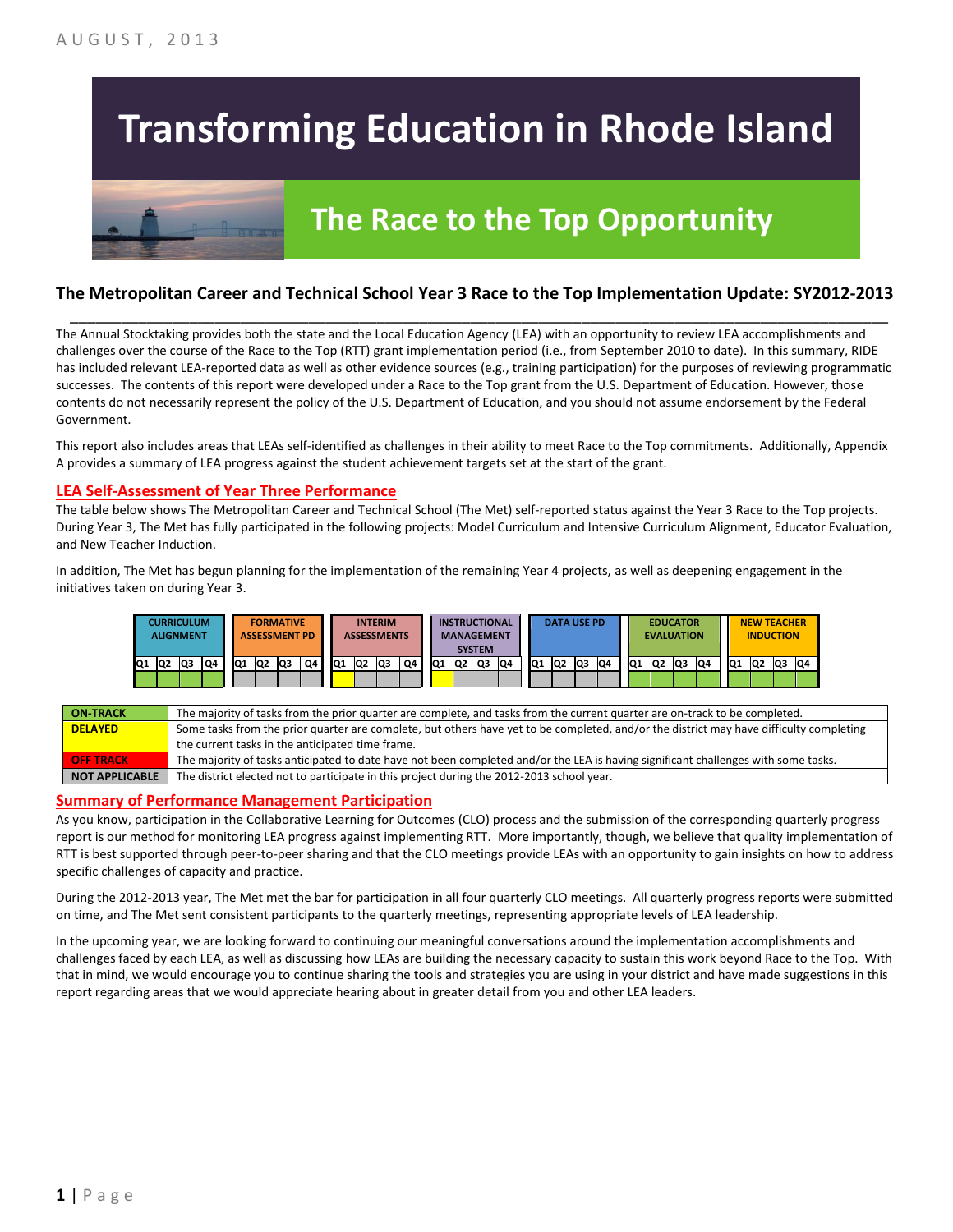#### **System of Support 1: Standards and Curriculum**

Based on the quarterly progress reports submitted by The Met, as well as participation in additional applicable activities through the end of the 2012-2013 school year, we have assessed the district as 'on track (green),' 'delayed (yellow),' 'off track/at risk (red)', or 'not applicable (grey) on each of the Year 3 System of Support 1 scope of work tasks for Race to the Top. This assessment is reflected in the table below. Please note that further description of these statuses can be found on page one of this report.

The Met has made significant progress against aligning their unique curriculum and instructional approach to the Common Core State Standards (CCSS). Throughout the 2013-2014 school year, The Met focused on creating a crosswalk between the ELA Common Core Standards and their current literacy work. They also reviewed the frameworks for the Partnership for the Assessment of Readiness for College and Career (PARCC), and indicated that they will focus on these during the summer months. The school also noted that they will continue to research how Career and Technical Education (CTE) standards crosswalk with the CCSS. Educators at The Met engaged with professional development on writing and mathematics, both provided by RIDE and as part of the ongoing work of The Met.

We commend The Met on their work in this area, and look forward to hearing about additional opportunities that The Met has created for further collaboration within their district and across other districts with a CTE focus. Additionally, we hope to hear more from the district about their plans for implementing an aligned curriculum.

|                                                                                                                                                                                                                                                           |                | Year 3:SY12-13                          |                |                                         |  |  |  |
|-----------------------------------------------------------------------------------------------------------------------------------------------------------------------------------------------------------------------------------------------------------|----------------|-----------------------------------------|----------------|-----------------------------------------|--|--|--|
| Intensive Curriculum Alignment and Model Curriculum Development                                                                                                                                                                                           | Q <sub>1</sub> | Q <sub>2</sub>                          | Q <sub>3</sub> | Q <sub>4</sub>                          |  |  |  |
| Develop and communicate a multi-year Transition Plan for the Common Core State Standards implementation, including clear<br>expectations for school level transition benchmarks and a plan for developing a curriculum aligned to the CCSS in grades K-12 |                | needed                                  | needed         | Modify as Modify as Modify as<br>needed |  |  |  |
| Identify opportunities for educators to work collaboratively to deepen understanding of CCSS (e.g. Common Planning Time, grade<br>level team, department meetings, faculty meetings)                                                                      |                | Modify as Modify as Modify as<br>needed | needed         | needed                                  |  |  |  |
| Create implementation plan, including the identification of aligned resources, to support roll out of new curricula                                                                                                                                       |                | needed                                  | needed         | Modify as Modify as Modify as<br>needed |  |  |  |
| Develop curriculum aligned to the Common Core State Standards, including participation in Dana Center curriculum writing and<br>leadership sessions (if applicable)                                                                                       |                | ж                                       | x              |                                         |  |  |  |

*\*Please note: the 'x' in the above table represents the anticipated completion timeline set by RIDE, not when the district completed the task.*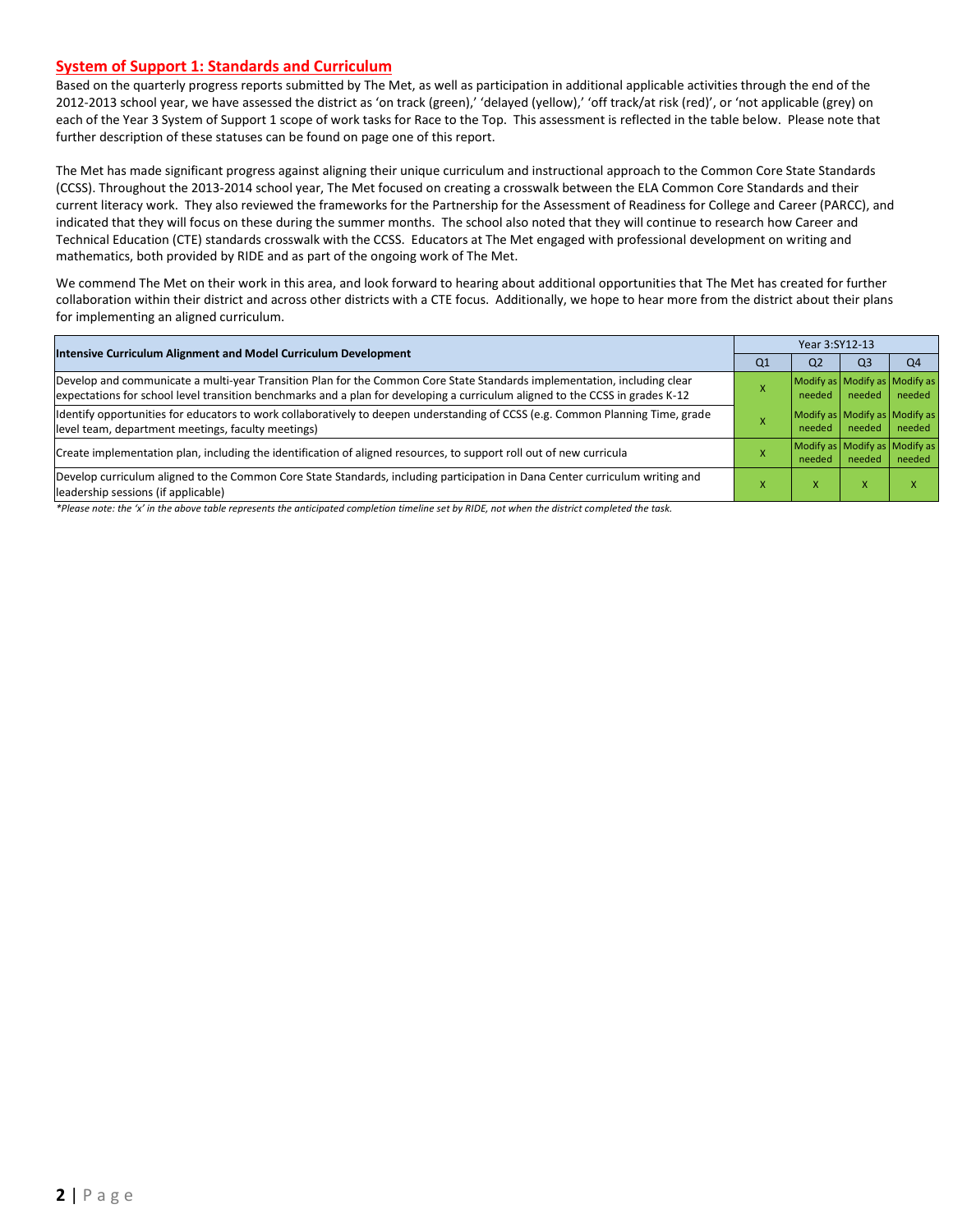#### **System of Support 2: Instructional Improvement Systems**

During the 2012-2013 school year, The Met chose to delay implementation of the four Race to the Top projects in System of Support 2 (Interim Assessments, Formative Assessment professional development, Data Use professional development, and the Instructional Management System). Based on the quarterly progress reports submitted by The Met, as well as participation in additional applicable activities through the end of the 2012-2013 school year, we have assessed the district on each of the Year 3 scope of work tasks for those applicable projects.

RIDE would like to acknowledge the work that The Met has done to partner with RIDE around their course coding and Teacher-Course-Student (TCS) data mapping. We want to note that, because of these technical challenges, the school was unable to access the Instructional Management System. The Met developed a plan, in coordination with RIDE, to organize their teachers in such a way that both matches the school's organization and structure and will allow them to submit TCS data. As of the end of the 2012-2013 school year, The Met had submitted their SCED coding for math courses, which was fundamental to being able to submit TCS data.

While The Met was unable to implement the formative assessment professional development modules, RIDE is pleased to note that the school spent Year 3 developing a plan in partnership with RIDE to ensure successful implementation in Year 4. Similarly, the school indicated in their quarterly progress report that their math team has been informed of the interim assessments and spent time during Year 3 considering how the assessments might best match the needs of their unique school.

The Met chose to implement Data Use professional development in the 2013-2014 school year as well. During Year 3, the curriculum director met with RIDE to develop an implementation plan, and to identify the school data leadership team participants.

In the upcoming CLO sessions, we look forward to hearing about The Met's plans for implementing new initiatives, or deepening engagement in initiatives implemented during the 2012-2013 school year. Additionally, looking ahead towards the PARCC assessment, we hope to hear more from districts about how these initiatives are supporting their transition to the common core.

| [Formative Assessment Professional Development Modules (accessed via the Instructional Management System)         |  | Year 3:SY12-13 |  |    |  |  |  |
|-------------------------------------------------------------------------------------------------------------------|--|----------------|--|----|--|--|--|
|                                                                                                                   |  | Q <sub>2</sub> |  | ገ4 |  |  |  |
| Ildentify facilitators who will support the implementation of formative assessment practices in daily instruction |  |                |  |    |  |  |  |
| Coordinate participation of educators in training modules and communities of practice                             |  |                |  |    |  |  |  |

| Interim Assessments (accessed via the Instructional Management System)                                                                                                                  |                | Year 3:SY12-13         |                                                            |                |  |  |
|-----------------------------------------------------------------------------------------------------------------------------------------------------------------------------------------|----------------|------------------------|------------------------------------------------------------|----------------|--|--|
|                                                                                                                                                                                         | Q <sub>1</sub> | Q <sub>2</sub>         | Q <sub>3</sub>                                             | Q <sub>4</sub> |  |  |
| Develop protocols or expectations regarding the use of interim assessment to inform instruction including timelines for<br>administration and process for scoring and reporting results |                |                        |                                                            |                |  |  |
| Send LEA-determined facilitators to RIDE provided training on both the Fixed-Form assessment tool and the test-building tool                                                            | Fixed Form     | <b>Test</b><br>Builder |                                                            |                |  |  |
| Train of educators in the LEA on the administration and use of interim assessments utilizing RIDE-trained facilitators                                                                  |                | X                      | $\lambda$                                                  |                |  |  |
| Administration of Interim Assessments in selected grades and content area(s)                                                                                                            | $1st$ Fixed    | $2^{nd}$ Fixed         | 3 <sup>rd</sup> Fixed<br>Form Test   Form Test   Form Test |                |  |  |

| 'Data Use' Professional Development                                                                                                                              |  | Year 3:SY12-13 |                |                |  |  |  |
|------------------------------------------------------------------------------------------------------------------------------------------------------------------|--|----------------|----------------|----------------|--|--|--|
|                                                                                                                                                                  |  | Q <sub>2</sub> | Q <sub>3</sub> | Q <sub>4</sub> |  |  |  |
| In coordination with RIDE, select 'Data Use' training dates for each cohort of schools, as applicable                                                            |  |                |                | Year 2         |  |  |  |
| Ildentify and provide RIDE with the leadership team members from each school who will participate in the Year 1 and/or Year 2<br>training cohorts, as applicable |  |                |                | Year 2         |  |  |  |
| Following 'Data Use' professional development, identify district and school practices to sustain and deepen data use and<br>collaboration                        |  |                |                |                |  |  |  |

\* Please note that, for this project, 'year 1' refers to cohort 1 taking place during the 2012-2013 school year, and 'Year 2' refers to cohort 2 taking place during the 2013-2014 school year.

| <b>Instructional Management System (IMS)</b>                                                                                                                                                              |    | Year 3:SY12-13                          |           |    |  |  |  |
|-----------------------------------------------------------------------------------------------------------------------------------------------------------------------------------------------------------|----|-----------------------------------------|-----------|----|--|--|--|
|                                                                                                                                                                                                           | Q1 | Q <sub>2</sub>                          | Q3        | Q4 |  |  |  |
| Designate an LEA data steward to support decision making around data collections and systems implementation and to provide input<br>and feedback on data initiatives through designated representatives   |    | As needed As needed As needed As needed |           |    |  |  |  |
| Maintain data quality standards of local student information systems and upload local assessment data and program information as<br>required by RIDE in a timely manner                                   |    | ⋏                                       | $\lambda$ |    |  |  |  |
| Following RIDE training, LEA Administrative Users and LEA Trainers configure the IMS for educator use and to provide end users with<br>access and training needed to utilize the IMS for daily activities |    |                                         | $\lambda$ |    |  |  |  |
| Deepen the understanding and use of the IMS among all educators                                                                                                                                           |    |                                         | $\lambda$ |    |  |  |  |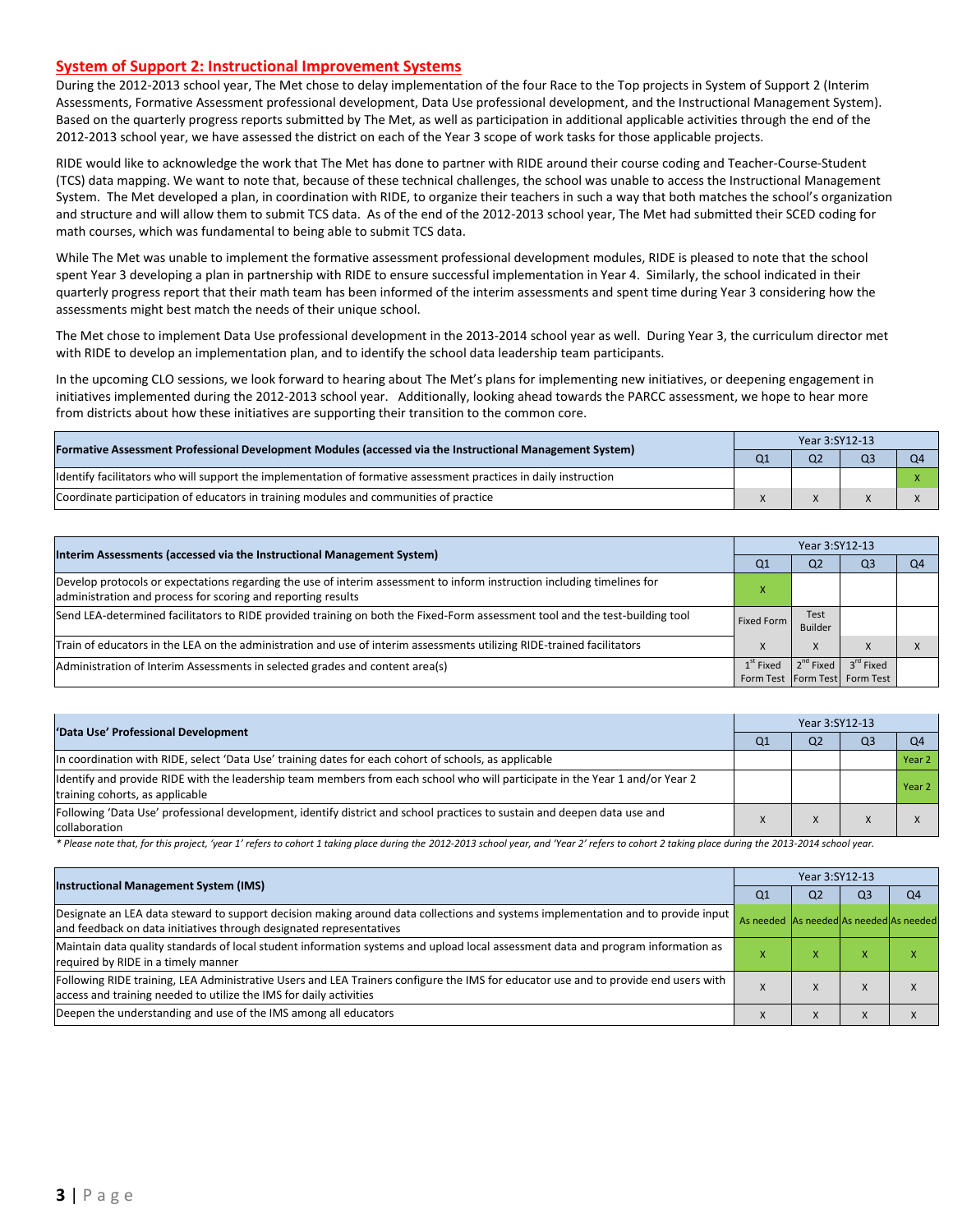#### **System of Support 3: Educator Effectiveness**

During the 2012-2013 school year, The Met fully implemented all components of System of Support 3 - the Rhode Island model for teacher and building administrator evaluations; and final effectiveness ratings for all teachers and building administrators have been submitted to RIDE. Based on the quarterly progress reports submitted by The Met, as well as participation in additional applicable activities through the end of the 2012- 2013 school year, we have assessed the district on each of the Year 3 scope of work tasks for Educator Evaluation.

To support the educator evaluation implementation process, The Met created a district evaluation calendar that integrates educators and noneducators in one aligned timeline with clear expectations and legal requirements. In their quarterly progress update report, The Met noted that they utilized their RIDE-trained Intermediary Service Provider (ISP) to provide training and support to their staff in understanding and crafting Student Learning Objectives (SLOs). The ISP also worked with administrators to support the overall implementation of evaluations.

In their quarterly progress update reports, The Met noted that they have worked to embed components of the Rhode Island model into their human capital processes by integrating the use of the model rubrics and scripts into their hiring process. Additionally, while the school did not utilize the EPSS during the 2012-2013 school year, the curriculum director received EPSS training and the school indicated that they plan on using the system in the upcoming year to streamline the evaluation process.

During the 2012-2013 school year, The Met participated in all required training activities. Additionally, evaluators have registered/attended for the RIDE summer professional development. Looking ahead, RIDE would like to remind The Met of their responsibility to ensure that all personnel responsible for evaluating both teachers and building administrators participate in applicable training activities.

As we enter into the final year of the Race to the Top grant, RIDE encourages The Met to continue to engage their CLO peers in thinking about continuous support for evaluation implementation, as well as how evaluation data is being used to identify professional development needs.

|                                                                                                                                                                                                      |                   | Year 3:SY12-13                             |                                  |                                  |  |  |
|------------------------------------------------------------------------------------------------------------------------------------------------------------------------------------------------------|-------------------|--------------------------------------------|----------------------------------|----------------------------------|--|--|
| <b>Educator Evaluation</b>                                                                                                                                                                           | Q <sub>1</sub>    | Q <sub>2</sub>                             | Q <sub>3</sub>                   | Q <sub>4</sub>                   |  |  |
| Participate in educator evaluation model design, development and refinement feedback opportunities                                                                                                   | x                 | X                                          | $\mathsf{X}$                     | $\mathsf{X}$                     |  |  |
| Identify District Evaluation Committee members, responsible for monitoring the implementation of the system and providing<br>recommendations to LEA leadership teams                                 |                   |                                            |                                  | $\mathsf{x}$                     |  |  |
| ldentify individuals who will serve as primary and, if applicable, secondary/complementary evaluators                                                                                                |                   |                                            |                                  | X                                |  |  |
| Send all required evaluators to RIDE-provided evaluator training on model; Send evaluators and system administrators to training on<br>the Educator Performance Support System (EPSS) data system    |                   |                                            | Mid-year<br>half-day<br>training | Mid-year<br>half-day<br>training |  |  |
| Examine LEA Policies and Contracts for Challenges; where applicable, consider memorandums of understanding or contract renewal<br>language which will support district implementation of evaluations |                   | X                                          | X                                | X                                |  |  |
| Create a plan for the appropriate use of funds to support implementation of educator evaluation system                                                                                               |                   |                                            |                                  | X                                |  |  |
| Complete required components of RI Model for educator and building administrator evaluations                                                                                                         | SLOs and<br>Goals | Midyear<br>Conference Conference Summative | Midyear                          | <b>EOY Report</b><br>&<br>rating |  |  |
| Submit evaluation data and documentation (e.g. component and summative level ratings, verified rosters); provide other requested<br>information to support RIDE research and system improvement      | X                 | x                                          | X                                | $\mathsf{x}$                     |  |  |
| Use Evaluation Data to identify individual and school/district-wide professional development needs and act on those needs                                                                            |                   |                                            | $\mathsf{x}$                     | $\mathsf{x}$                     |  |  |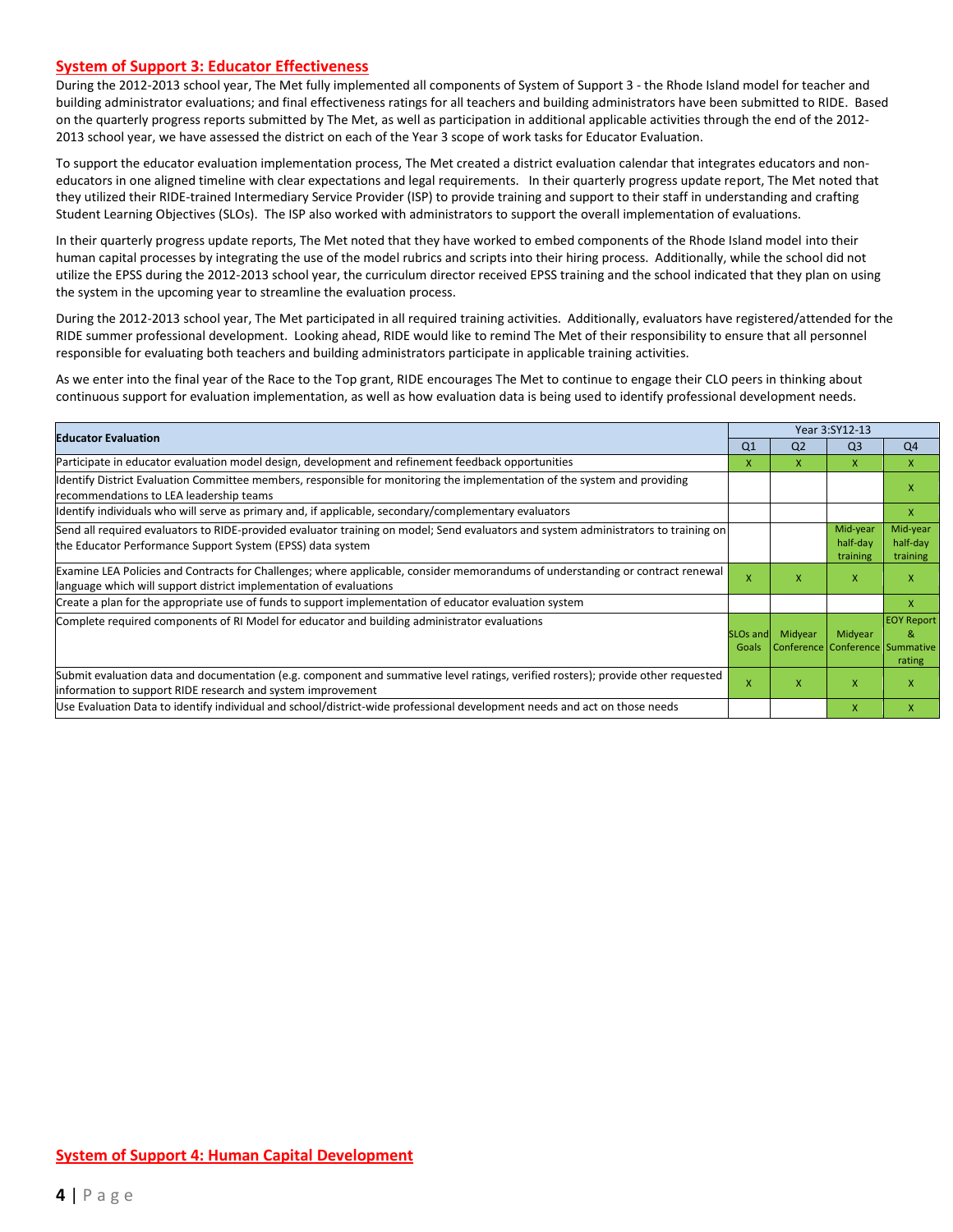During the 2012-2013 school year, The Met participated fully in the Beginning Teacher Induction program. Based on the quarterly progress reports submitted by The Met, as well as participation in additional applicable activities through the end of the 2012-2013 school year, we have assessed the district on each of the Year 3 scope of work tasks for Beginning Teacher Induction.

All applicable beginning teachers at The Met were paired with a RIDE-trained induction coach, and received coaching support during the 2012-3013 school year. In their quarterly progress update reports, The Met noted that they spent time with the induction coach, orienting them to their school in order to ensure a successful relationship between the coach, administrators, and the beginning teachers.

Additionally, The Met has continued their utilization of SchoolSpring for recruitment of staff on an as needed basis.

In the upcoming CLO sessions, RIDE looks forward to engaging in a deeper conversation around the revisions that The Met and other LEAs have made to their hiring policies, timelines, and processes in order to support broader human capital initiatives including recruitment of highly qualified and diverse candidates and providing data-driven induction support to beginning teachers.

| <b>Beginning Teacher Induction</b>                                                                                                                                                       |           | Year 3:SY12-13 |                |    |  |  |  |
|------------------------------------------------------------------------------------------------------------------------------------------------------------------------------------------|-----------|----------------|----------------|----|--|--|--|
|                                                                                                                                                                                          |           |                | Q <sub>3</sub> | Q4 |  |  |  |
| If applicable, recommend potential Induction Coaches to RIDE                                                                                                                             |           |                |                |    |  |  |  |
| Review and revise hiring policies, timelines and processes in order to support appropriate and timely projections for anticipated hires<br>requiring induction coach services            |           |                |                |    |  |  |  |
| Provide RIDE with list of beginning teachers who will receive Induction Coach support in a timely manner in order to ensure that all<br>beginning teachers have coaching                 | $\lambda$ |                |                |    |  |  |  |
| Participate in RIDE-provided information opportunities in order to learn about induction coach program                                                                                   |           |                |                |    |  |  |  |
| Provide feedback to RIDE on the development and integration of existing mentorship programs into a sustainable, instructionally-<br>focused state or district-wide Induction Coach model |           |                |                |    |  |  |  |

The contents of this report were developed under a Race to the Top grant from the U.S. Department of Education. However, those contents do not necessarily represent the policy of the U.S. Department of Education, and you should not assume endorsement by the Federal Government.